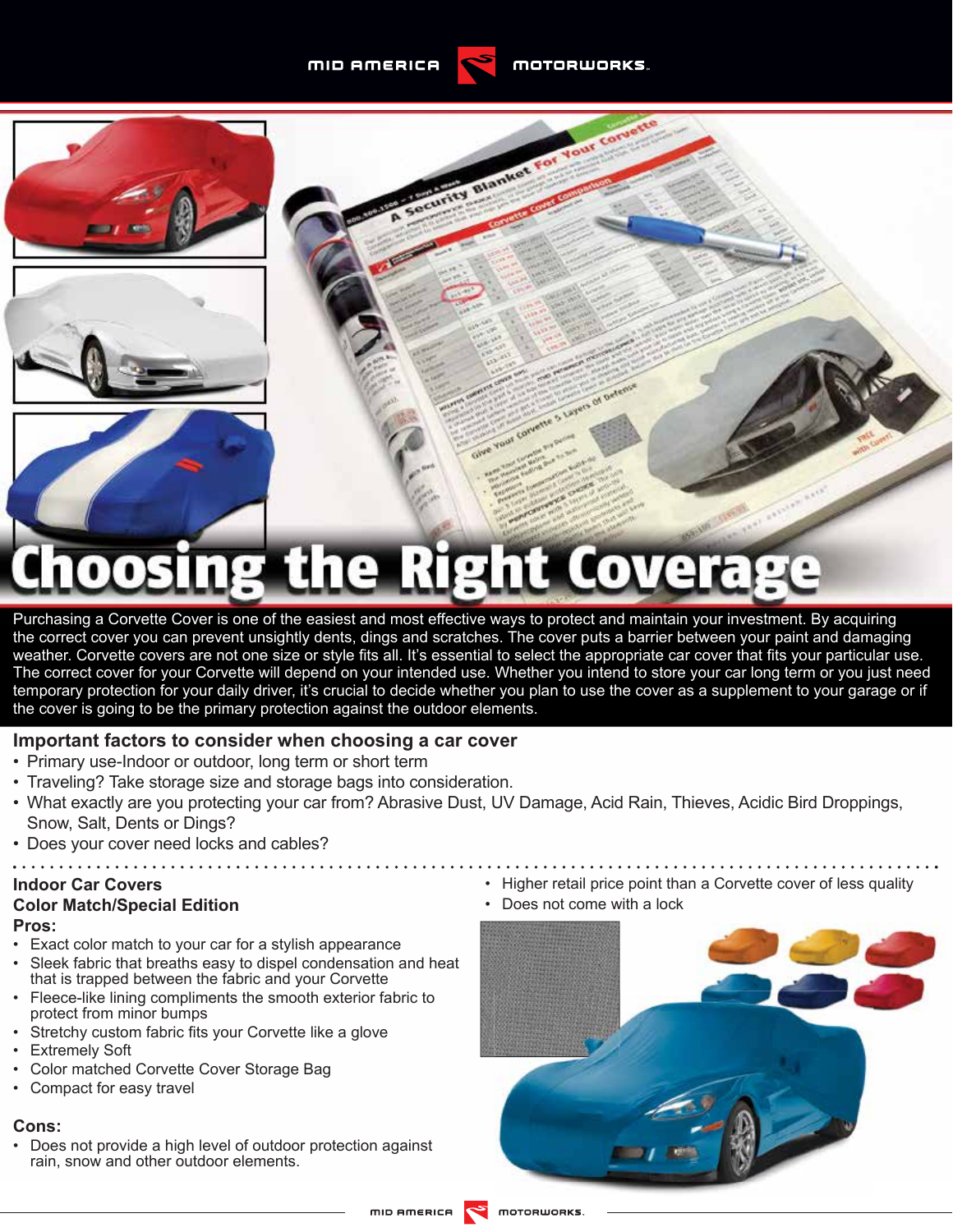#### **Soft Stretch**

#### **Pros:**

- Tailored to fit your specific year Corvette
- Available in solid color or two tone
- Front and rear hems provide tight fit for a sporty look while sitting still
- Includes Matching Storage Bag
- Compact for easy travel

#### **Cons:**

- Very Limited Outdoor Protection
- Does not repel rain, water or snow

. . . . . . . . . . . . . . . . . .

## **Cotton Flannel**

#### **Pros:**

- Scratch resistant
- Great Impact protection from minor accidents in the garage
- Treated to resist rot, mildew and water damage
- Includes Free Storage Bag

#### **Cons:**

- Not water repellant
- May leave noticeable "fuzz" on convertible tops that are dark in color
- Not for use outdoor

#### **Dust Guard**

#### **Pros:**

- Lightweight Design
- Economical Pricing
- Custom patterned to fit your Corvette
- Includes storage bag

#### **Cons:**

- Indoor use only
- Less impact protection than the higher quality covers
- Soft synthetic is not as soft as the flannel or soft stretch covers

## **Semi-Custom Cover**

#### **Pros:**

- Economical Pricing
- Semi-Custom Fit will fit multiple years of Corvettes
- Available in blue or pink
- Breathable, Comes with Lock and Cable
- Extremely compact, great for overnight road trips or daily downtime in a parking garage

#### **Cons:**

- Very little impact protection
- Indoor or short term outdoor protection from sunlight and dust only
- Does not have mirror pockets







motorworks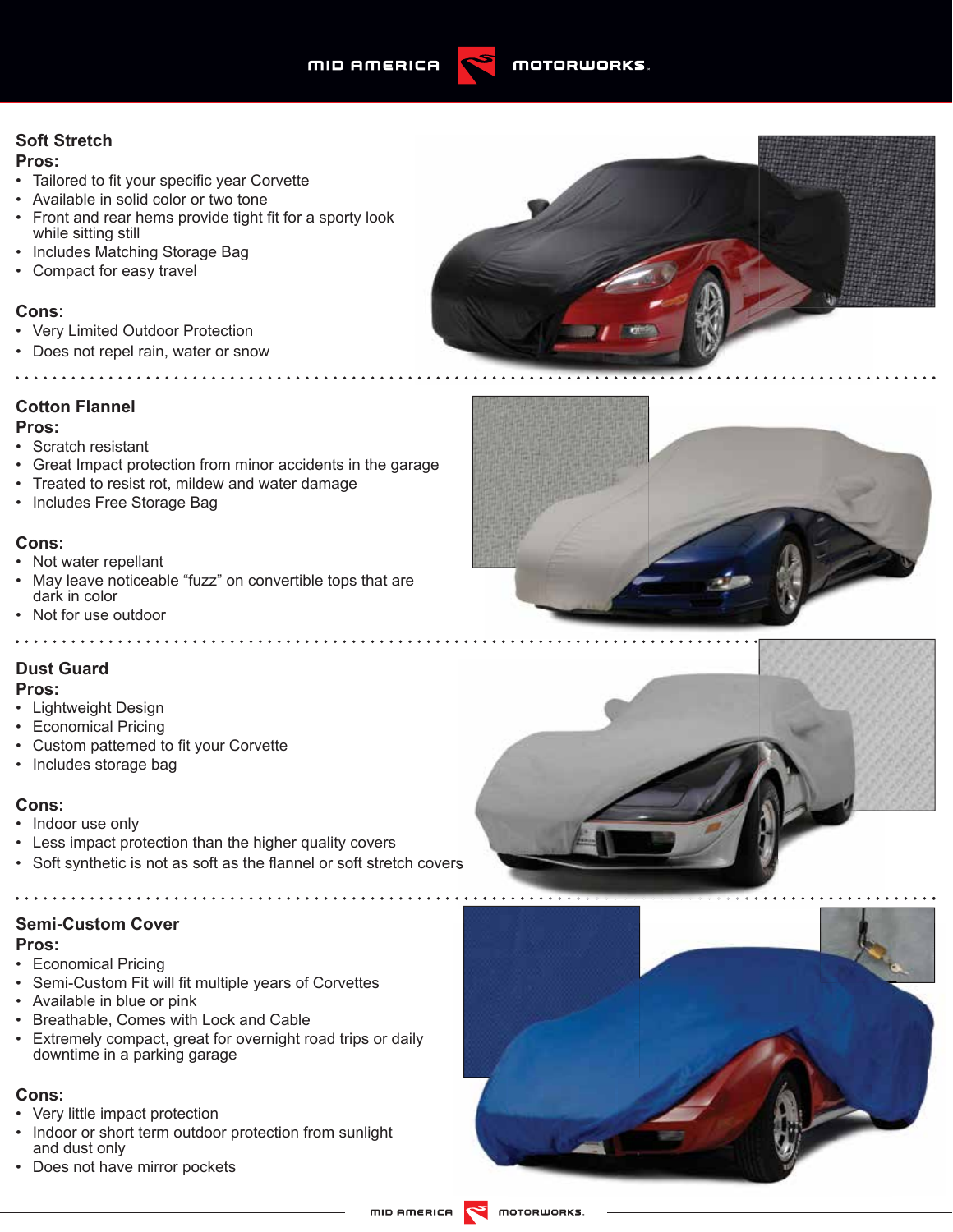

# **OUTDOOR COVERS All Weather**

#### **Pros:**

- Protection against the outdoor elements
- Forces water to bead up and roll off so it cannot soak through
- Anti-UV material to protect from harsh sunlight
- Available in solid color or two tone
- Excellent breathability

#### **Cons:**

• High retail compared to less quality Corvette Covers

#### **5 Layer Diamond**

#### **Pros:**

- Waterproof material keeps your Corvette dry
- UV Resistant to protect your paint from fading
- Best breathability and outdoor protecton, Comes with Lock and Cable

#### **Cons:**

- Outdoor use only
- Bulky, large storage space required

. . . . . . . . . . . . . . . .

## **Typhoon**

#### **Pros:**

- Ultimate Outdoor Protection
- Comes with Lock and Cable
- Includes storage bag
- Heavy Duty Vinyl material with soft inner layer for excellent impact protection.
- Waterproof Outer Layer

#### **Cons:**

- Less breathable than other covers
- Outdoor use only
- Bulky, large storage space required

#### **4 Layer**

#### **Pros:**

- Water resistant material
- UV Resistant to protect your paint from fading
- Great outdoor protection
- Breathable
- Same great layered design as the 5 layer for a more affordable cost.

. . . . . . . .

#### **Cons:**

- Less exterior protection than the 5 Layer
- Comes with a standard storage bag as opposed to the 5 layer premium storage bag